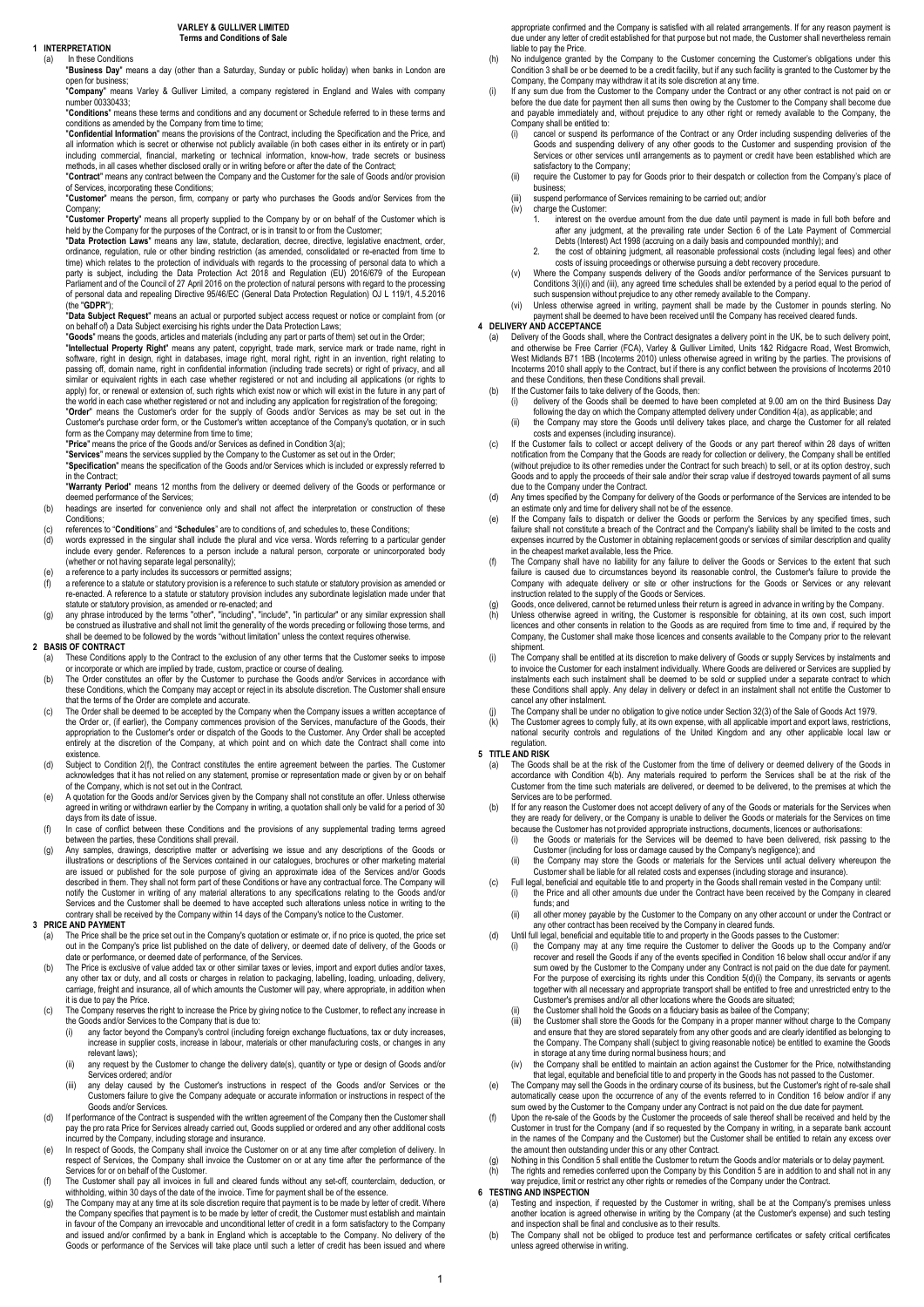(c) In addition to any costs incurred by the Company in testing the Goods, the Customer shall pay for all test pieces which comply with the Specification

# 7 **SERVICES**<br>(a) The 0

- (a) The Company shall use reasonable endeavours to meet any performance dates for the Services specified in the<br>Contract, but any such dates shall be estimates only and time shall not be of the essence for the performance the Services.
- (b) The Company shall provide the Services subject to the terms and conditions contained within Schedule 1.<br>(c) The Company shall have the right to make any changes to the Services which are necessary to comply w
- (c) The Company shall have the right to make any changes to the Services which are necessary to comply with any<br>applicable law or safety requirement, or which do not materially affect the nature or quality of the Services,
- the Company shall notify the Customer in any such event.<br>(d) The Services will be deemed to be completed and the relevant element of the Price to be due and payable:<br>(i) when the Company issues a written notice to the Cust
	- (ii) if the Company is available to perform the Services but is prevented from doing so by reason of:
		- 1. the lack of relevant assistance from the Customer (such as lack of availability of test components or parts from the Customer); and/or
		- 2. the condition of the Customer's premises or the site at which the Services are to be provided. and/or the facilities at, or the services available therein, at the time agreed for the provision of the Services.

#### 8 WARRANTY

Where any Goods and/or Services (or any part thereof) are shown by the Customer during the Warranty Period, to the reasonable satisfaction of the Company, not to comply materially with the Specification, the Company shall at its sole discretion:

- (i) repair or make good such non-conformance free of charge to the Customer; or<br>(ii) replace such Goods with goods which are in all respects in accordance wi
- replace such Goods with goods which are in all respects in accordance with the Specification or reperform such Services; or
- (iii) issue a credit note to the Customer in respect of the whole or part of the Price of such Goods or Services as appropriate having taken back such Goods or materials relating to such Goods or Services

subject, in every case, to Conditions 8(b) and (e) below, provided that, subject to Condition 10(d) below, the liability of the Company under this Condition 8 shall in no event exceed the Price of such Goods or Services and performance of any one of the above options shall constitute an entire discharge of the Company's liability under

- this warranty. (b) Condition 8(a) above shall not apply unless the Customer:
	- (i) notifies the Company in writing within 7 days of becoming aware of such non-conformance; (ii) if so required by the Company, returns all defective Goods or materials relating to the Services to the Company's premises, carriage paid by the Customer, for inspection, examination and testing and/or otherwise permit the Company to have access to the Goods of such materials at the Customer's premises or other location where they may be or where the Services were performed for such purposes; and (iii) has properly and correctly stored, installed and/or used the Goods.
- (c) If the Company elects to replace the Goods or re-perform the Services pursuant to Condition 8(a), the Company shall deliver the replacement Goods to or re-perform the Services for the Customer at the Company's shall deliver the replacement Goods to or re-perform the Services for the Customer at the Company's expense at the address to which the defective Goods were delivered and the legal, equitable and beneficial title<br>to the defective Goods which are being replaced shall (if it has vested in the Customer) re-vest in the Compa and the Customer shall make any arrangements as may be necessary to deliver up to the Company the defective Goods which are being replaced or materials relating to the previously performed Services. (d) The Company shall be under no liability under the warranty at Condition 8(a):
- - (i) in respect of any defect arising from fair wear and tear, wilful damage, negligence, abnormal working conditions, failure to follow the Company's instructions (whether oral or in writing), misuse or alteration or repair of the Goods without the Company's approval; (ii) if the total price for the Goods or Services has not been paid by the due date for payment;
	- $\lim_{n \to \infty}$  for any Goods manufactured or appropriated to the Contract in accordance with any design, specification instruction or recommendation made to the Company by the Customer or for any Services provided in accordance with specifications, instructions or recommendation issued by the Customer;
	- (iv) in respect of any type of defect, damage or wear specifically excluded by the Company by notice in writing; or
- (v) if the Customer makes any further use of the Goods after giving notice in accordance with Condition 8(b). (e) Insofar as the Goods comprise or contain equipment or components which were not manufactured or produced
- by the Company, the Customer shall be entitled only to such warranty or other benefit as the Company has received from the manufacturer.
- (f) If, having carried out the necessary examinations and tests under this Condition 8, the Company believes (in its reasonable opinion) that the Goods do comply with the warranty set out in Condition 8, the Customer shall reimburse the Company for any reasonable costs that have been incurred in examining and testing the relevant Goods.
- (g) Except as set out in these Conditions, all warranties, conditions and other terms implied by statute or common law (including the conditions implied by s12-16 of the Supply of Goods and Services Act 1982 and s13-15 of the<br>Sale of Goods Act 1979) are, to the fullest extent permitted by law, excluded from the Contract.
- (h) These Conditions shall apply to any repaired or replacement Goods or Services supplied by the Company; save that any such repaired or replacement Goods or Services shall only be warranted for the residual unexpired Warranty Period, if any

# 9 CUSTOMER'S OBLIGATIONS

- (a) The Customer shall:<br>(i) co-operate wi (i) co-operate with the Company in all matters relating to the Services;<br>(ii) comply with all its obligations set out in Schedule 1:
	- $\begin{pmatrix} \n\text{ii} \\
	\text{iii} \\
	\text{iv} \\
	\text{iv} \\
	\text{iv} \\
	\text{iv} \\
	\text{iv} \\
	\text{iv} \\
	\text{iv} \\
	\text{iv} \\
	\text{iv} \\
	\text{iv} \\
	\text{iv} \\
	\text{iv} \\
	\text{iv} \\
	\text{iv} \\
	\text{iv} \\
	\text{iv} \\
	\text{iv} \\
	\text{iv} \\
	\text{iv} \\
	\text{iv} \\
	\text{v} \\
	\text{v} \\
	\text{v} \\
	\text{v} \\
	\text{v} \\
	\text{v} \\
	\text{v} \\
	\text{v} \\
	\text{v} \\
	\text{v} \\
	\text{v} \\
	\text{v} \\
	\text{v} \\
	\text$ 
		- emply that all the company, its employees, agents, consultants and subcontractors, with access to the Customer's premises, office accommodation and other facilities as reasonably required by the Company
	- to provide the Services; (iv) provide the Company with such information and materials as the Company may reasonably require to supply the Services, and ensure that such information is accurate in all material respects; (v) prepare the Customer's premises for the supply of the Services;
	-
	- (vi) comply with all applicable laws and any relevant anti-bribery and anti-slavery legislation;
	- (vii) obtain and maintain all necessary licences, permissions and consents which may be required for the Services before the date on which the Services are to start;
	- (viii) keep and maintain all materials, equipment, documents and other property of the Company ("Company Materials") at the Customer's premises in safe custody at its own risk, maintain the Company Materials in good condition until returned to the Company, and not dispose of or use the Company Materials other than in accordance with the Company's written instructions or authorisation; and
	-
- (ix) provide any other assistance reasonably required by the Company. (b) It will be the responsibility of the Customer in cases where construction or erection is to take place at the Customer's site, or at a site directed by the Customer (unless the Company agrees otherwise in writing), to ensure:<br>(i)
	- (i) adequate and accurate foundations, capping beams, anchorages and similar items (being properly cast into the concrete or other material) sufficient to support or hold the Company's structures are provided prior to the Company's arrival on site;
	- (ii) firm and accurate building lines levels and positions are located and details given to the Company when it is ready to commence erection;
	- (iii) all necessary scaffolding and other works and all necessary builders works (including works of cutting away and making good) are provided; and
	- (iv) the Customer will off load and store free of cost to the Company all Goods and materials if the Company has no servants or agents employed at the site at the time of delivery.
- (c) If the Company's performance of any of its obligations in respect of the Services is prevented or delayed by any<br>act or omission by the Customer or failure by the Customer to perform any relevant obligation ("Customer Default")
	- (i) the Company shall without limiting its other rights or remedies have the right to suspend performance of the Services until the Customer remedies the Customer Default, and to rely on the Customer Default to relieve it from the performance of any of its obligations to the extent the Customer Default prevents or delays the Company's performance of any of its obligations;
	- (ii) the Company shall not be liable for any costs or losses sustained or incurred by the Customer arising directly or indirectly from the Company's failure or delay to perform any of its obligations as set out in this Condition 8(c); and
	- (iii) the Customer shall reimburse the Company on written demand for any costs or losses sustained or incurred by the Company arising directly or indirectly from the Customer Default.
- 10 LIMITATION OF LIABILITY<br>(a) Subject to Condition
- (a) Subject to Condition 10(d) below, the Company is not liable, whether in contract, tort (including negligence or<br>breach or statutory duty), misrepresentation or otherwise, howsoever arising, in connection with the Contr
	- any<br>(i) direct or indirect loss of profit, loss of revenue, loss of business, loss of anticipated savings; or

(ii) indirect, special or consequential loss or damage.

- (b) Subject to Conditions 4(e), 10(a) and (d), the total aggregate liability of the Company arising out of, or in connection with the performance or contemplated performance of the Contract, whether for negligence or breach of contract or any case whatsoever, shall in no event exceed 100% of the Price paid or payable to the Company.
- c) Each party agrees that the Price is set by the Company taking into account the limitation of the Company's<br>liability as set out in these Conditions. Each party agrees that the limitation of the Company's liability as se in these Conditions is reasonable.
	- (d) Nothing in these Conditions shall exclude or limit the Company's liability for:
	- (i) death or personal injury resulting from the negligence of the Company, its servants or agents;<br>(ii) fraud or fraudulent misrepresentation;<br>(iii) breach of the terms implied by Section 12 of the Sale of Goods Act
	-
	- (iv) breach of the terms implied by Section 2 of the Supply of Goods and Services Act 1982 (title and quiet

#### possession). 11 FORCE MAJEURE

If the Company's ability to perform any of its obligations under the Contract is affected by any circumstances beyond its reasonable control (including act of God, fire, flood, lightning, compliance with any law or governmental order, rule,<br>regulation or direction, war, revolution, act of terrorism, riot or civil commotion, strikes, lockaction, inability to obtain materials or labour, power or machinery breakdown or failure) further performance of the<br>Contract shall be suspended for so long as the Company is so affected provided that if the performance of Contract shall be suspended for more than six consecutive calendar months the Customer shall be entitled by written notice to the Company to terminate the Contract or to cancel any outstanding part thereof and the Customer shall pay<br>the pro rata Price for all Goods and Services supplied and materials used by the Company to the actual da termination. Subject to Condition 10(d) above, the Company shall not be liable for any direct, indirect or consequential<br>or special loss or damage suffered by the Customer, howsoever arising, as a result of the Company's i perform its obligations under the Contract due to circumstances beyond its reasonable control.

#### 12 CUSTOMER'S PROPERTY

All Customer Property shall be deemed to be entirely at the Customer's risk and the Company shall not be liable for<br>any loss of or damage to any Customer Property whilst it is in the possession of the Company or in transit loss or damage is due directly to the negligence of the Company, its servants or agents. The Customer shall insure all Customer Property on an all risks basis.

#### 13 LIEN

Without prejudice to any other rights and remedies which the Company may have under the Contract, the Company shall in respect of all debts due and payable by the Customer to the Company have a general lien on all Goods and property belonging to the Customer in its possession (whether worked on or not) and shall be entitled upon the<br>expiration of at least 14 days' notice to the Customer, to dispose of such Goods or property as it thinks fit a any proceeds of sale thereof towards the payment of such debts.

## 14 HEALTH AND SAFETY

The Customer agrees to pay due regard to any information supplied by the Company relating to the use for which the Goods or product of the Services are designed or have been tested or concerning conditions necessary to ensure that they will be safe and without risk to health at all times when they are being set, used, cleaned, serviced or maintained<br>by any person, and the Customer represents, warrants and undertakes to take such steps as may be spec information or otherwise necessary to ensure that as far as is reasonably practicable the Goods will be safe and without risk to health at all times as mentioned above.

# 15 COMPLIANCE<br>(a) The Cus

- (a) The Customer shall comply with all relevant anti-corruption legislation in connection with the Contract and the<br>Company's business and shall immediately notify the Company if it discovers or suspects that any of its of
- directors, employees or representatives are acting or have acted in a way which violates such legislation.<br>(b) The Customer acknowledges that the Company has a code of responsible business: The Hill & Smith Holdings<br>PLC Co Company's Anti Bribery and Corruption Policy ("HS ABC Policy") are available at www.hsholdings.co.uk and the Customer shall, at all times, conduct, and procure that its officers, directors, employees and/or<br>representatives, conduct business ethically and in accordance with the relevant provisions of the HS Code of<br>Conduct and
- to the Contract or its relationship with the Company. (c) The Customer agrees that it must be able to demonstrate its compliance with the requirements referred to in this Condition 15 at the request of and to the satisfaction of the Company, which includes the Company having the<br>right to inspect any site involved in work for the Company. If the Customer fails to comply with this Condition 1 the Company shall be entitled, in its sole discretion, to terminate this Contract and any other contracts between the Customer and the Company without penalty to the Company, and the Customer shall indemnify the Company in full for any losses suffered by the Company as a result of such termination.

#### 16 TERMINATION

(a) The Company shall be entitled, without prejudice to the Company's other rights and remedies, either to terminate wholly or in part any or every Contract between the Company and the Customer and/or to suspend any further deliveries of Goods, or performance of Services, in any of the following circumstances:

- 
- (i) non-compliance by the Customer with the Company's terms of payment set out in Condition 3 above; (ii) the Customer has failed to provide a letter of credit or guarantee, bill of exchange or any other security
- required by the Contract; (iii) the Company becomes aware or is of the reasonable opinion that the Customer is in breach of the Bribery Act 2010;
- (iv) the Customer makes or proposes in respect of it a company voluntary arrangement pursuant to the Insolvency Act 1986 or any other composition or scheme or arrangement with, or assignment for the benefit of, any of its creditors;
- (v) the Customer becomes subject to an administration order or becomes bankrupt or goes into liquidation;
- (vi) the Customer has a petition presented for its winding up (which is not dismissed within 21 days of its service) or has an application made for the appointment of a provisional liquidator or has a creditors' meeting convened pursuant to Section 98 of the Insolvency Act 1986;<br>(vii) an encumbrancer takes possession of, or a receiver or administrative receiver or similar officer is
- appointed in relation to, any of the property or assets of the Customer;
- (viii) the Customer suspends, or threatens to suspend, payment of its debts (whether principal or interest) or is deemed to be unable to pay its debts within the meaning of Section 123 of the Insolvency Act 1986; (ix) the Company reasonably believes that any of the events mentioned at Conditions 16(a)(i) to (viii) above
- or any equivalent or similar event under any relevant laws to which the Customer or any connected person is subject, has occurred or may occur;
- (x) the Customer or any connected person commits any breach of this Contract or any other contract whenever made between the Customer and the Company; or<br>
(xi) the Company suspects that there has been a breach, or there has been a breach, of any of the provisions
- of Condition 15 above.
- (b) Termination of Contract shall not affect the accrued rights, remedies, obligations or liabilities of the parties existing at termination
- (c) On termination of the Contract for any reason the Customer shall immediately pay to the Company all outstanding unpaid invoices and interest and in respect of Services and Goods supplied but for which no invoice has yet been submitted, the Company shall submit an invoice, which shall be payable by the Customer
	- immediately on receipt and the Customer shall promptly:<br>(i) return to the Company all equipment, material return to the Company all equipment, materials and property belonging to the Company that the Customer has in its custody;
	- (ii) return to the Company all documents and materials (and any copies) containing the Company's Confidential Information;
	- (iii) erase all of the Company's Confidential Information from its computer systems (to the extent possible);
- and<br>iv) on request, certify in writing to the other party that it has complied with the requirements of this Condition.<br>On termination of the Contract, Conditions which expressly or by implication have effect after termina continue in full force and effect.

17 INTELLECTUAL PROPERTY

Any Intellectual Property Rights created by the Company in the course of the performance of the Contract or otherwise in the manufacture of the Goods or provision of the Services shall remain the Company's property. Nothing in the Contract shall be deemed to have given the Customer a licence or any other right to use any of the Intellectual Property Rights of the Company.

18 CONFIDENTIALITY

The Customer shall keep and procure to be kept secret and confidential all Confidential Information disclosed to it or<br>obtained by it as a result of the relationship of the parties under the Contract and shall not use or d save for the purposes of the proper performance of the Contract or with the prior written consent of the Company.

19 DATA PROTECTION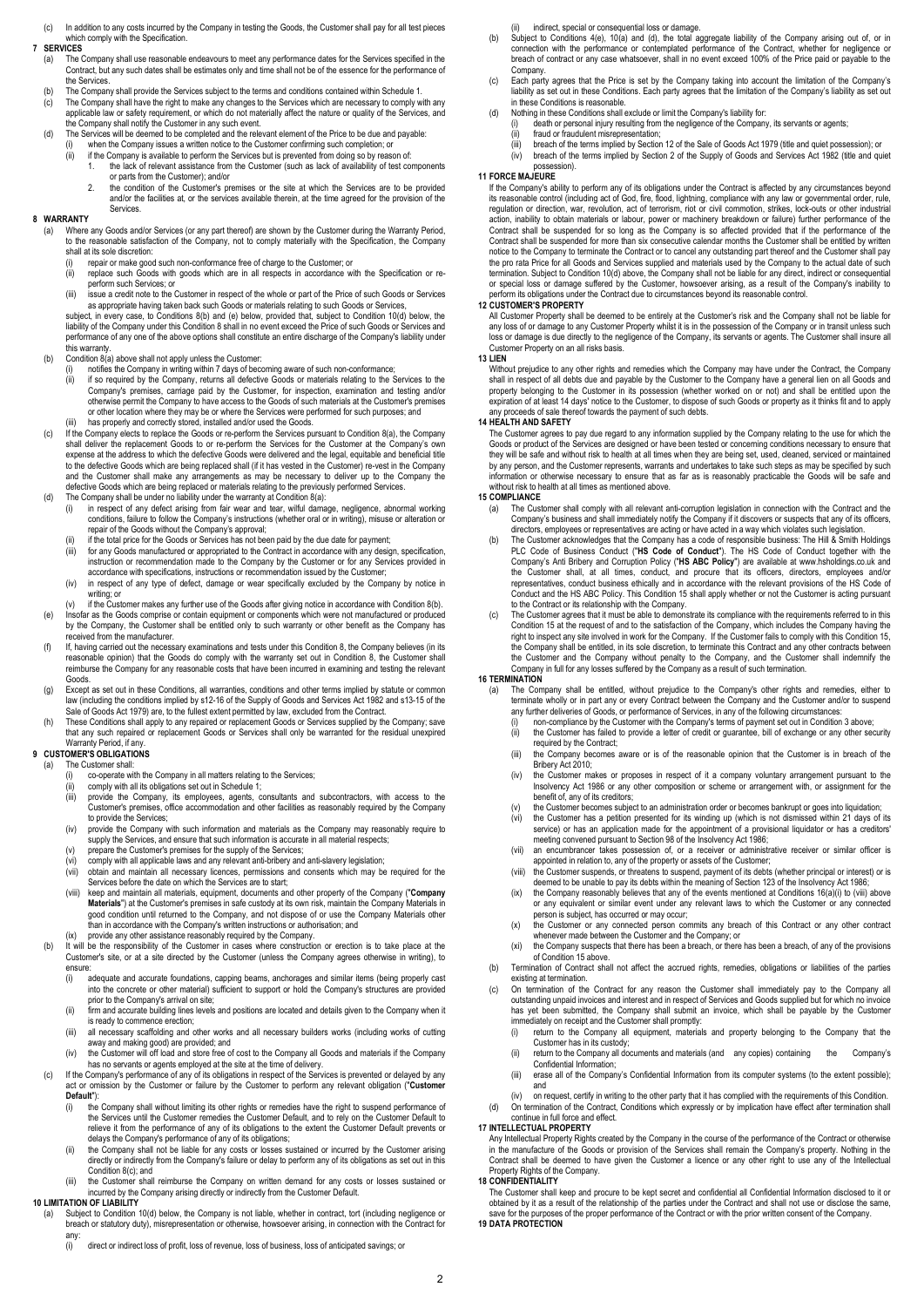- (a) In this Condition 19, the terms "Controller", "Data Subject", "Personal Data", "Personal Data Breach", "Processing" and "Processor" shall have the meanings given to them in Data Protection Laws, and "Process"
- and "Processed" shall be construed accordingly. (b) The Customer and the Company shall each Process Personal Data in order to perform their respective
- obligations under the Contract. (the "**Common Data**").<br>(c) The Customer and the Company acknowledge that the factual arrangement between them dictates the role of<br>each party in respect of the Data Protection Laws. Notwiths the purposes of the Contract, in most instances, the Customer and the Company shall each be a Controller of the Common Data in common with the other.
- (d) In respect of the Common Data, the Customer and the Company shall each:
	- (i) comply with their respective obligations under the Data Protection Laws; (ii) use all reasonable efforts to assist the other to comply with such obligations as are respectively imposed
	- on them by the Data Protection Laws; and (iii) ensure that all fair processing notices have been given (and / or, as applicable, consents obtained) and are sufficient in scope to enable the other party to Process the Common Data as required in order to obtain the benefit of its rights, and to fulfil its obligations, under the Contract in accordance with the Data

## 20 NOTICES

Protection Laws.

- (a) Any notice or other communication required to be given to a party under or in connection with the Contract shall be in writing and shall be delivered to the other party personally or sent by prepaid first-class post, recorded<br>delivery or by commercial courier, at its registered office (if a company) or (in any other case) its princip of business.
- (b) Any notice or other communication shall be deemed to have been duly received if delivered personally, when left at such address, if sent by prepaid first-class post or recorded delivery, at 10.00 am on the second Business<br>Day, after posting, or if delivered by commercial courier, on the date and at the time that the courier's d receipt is signed.

#### 21 GENERAL

- (a) If at any time any one or more of the provisions of these Conditions become invalid, illegal or unenforceable in any respect under any law, the validity and enforceability of the remaining provisions of the Contract shall not in any way be affected or impaired thereby.
- (b) Nothing in the Contract shall create, or be deemed to create a partnership or joint venture or relationship of employer and employee or principal and agent between the parties.
- (c) The rights and remedies of the Company under the Contract shall not be diminished waived or extinguished by the granting of any indulgence, forbearance or extension of time by the Company nor by any failure of or delay
- by the Company in asserting or exercising any such rights or remedies. (d) The Customer shall not be entitled to assign, charge, subcontract or transfer the Contract or any part of it
- without the prior written consent of the Company.<br>(e) The Company may assign, charge, subcontract or transfer the Contract or any part of it to any person.<br>(f) Subject to Condition 21(g) below, a person who is not a pa
- Contracts (Rights of Third Parties) Act 1999 or otherwise) to enforce any provision of the Contract.
- (g) The Company and any member of its group may enforce the provisions of this Contract subject to and in accordance with Condition 21(h).
- (h) The rights of the parties to terminate, rescind or agree any variation, waiver or settlement under this Contract<br>are not subject to the consent of any person that is not a party to this Contract are not subject to the consent of any person that is not a party to this Contract.

### 22 GOVERNING LAW AND DISPUTES

- (a) The Contract and any issues, disputes or claims arising out of or in connection with it (whether contractual or<br>non-contractual in nature such as claims in tort, from breach of statute or regulation or otherwise) shall
- governed by, and construed in accordance with, the laws of England.<br>(b) If the Customer is a company registered and/or domiciled in the European Union then all disputes or claims arising out of or relating to the Contract shall be subject to the exclusive jurisdiction of the English Courts, to which the parties irrevocably submit.
- (c) If the Customer is a company registered and/or domiciled outside of the European Union then all disputes or claims arising out of or in connection with the Contract shall be finally settled under the Rules of Arbitration of the International Chamber of Commerce by one or more arbitrators appointed in accordance with such rules. Such arbitration shall take place in the English language in London, England. The seat of the arbitration shall be in London, England.
- (d) The United Nations Convention on Contracts for the International Sale of Goods shall not apply to these Conditions or the Contract.

#### 23 LANGUAGE

The Contract is drafted and entered into in the English language. All amendments to the Contract and all other<br>documents provided under or in connection with the Contract shall be in the English language. If the Contract, documents provided under or in connection with the Contract, are translated into any other language, the English language version shall prevail.